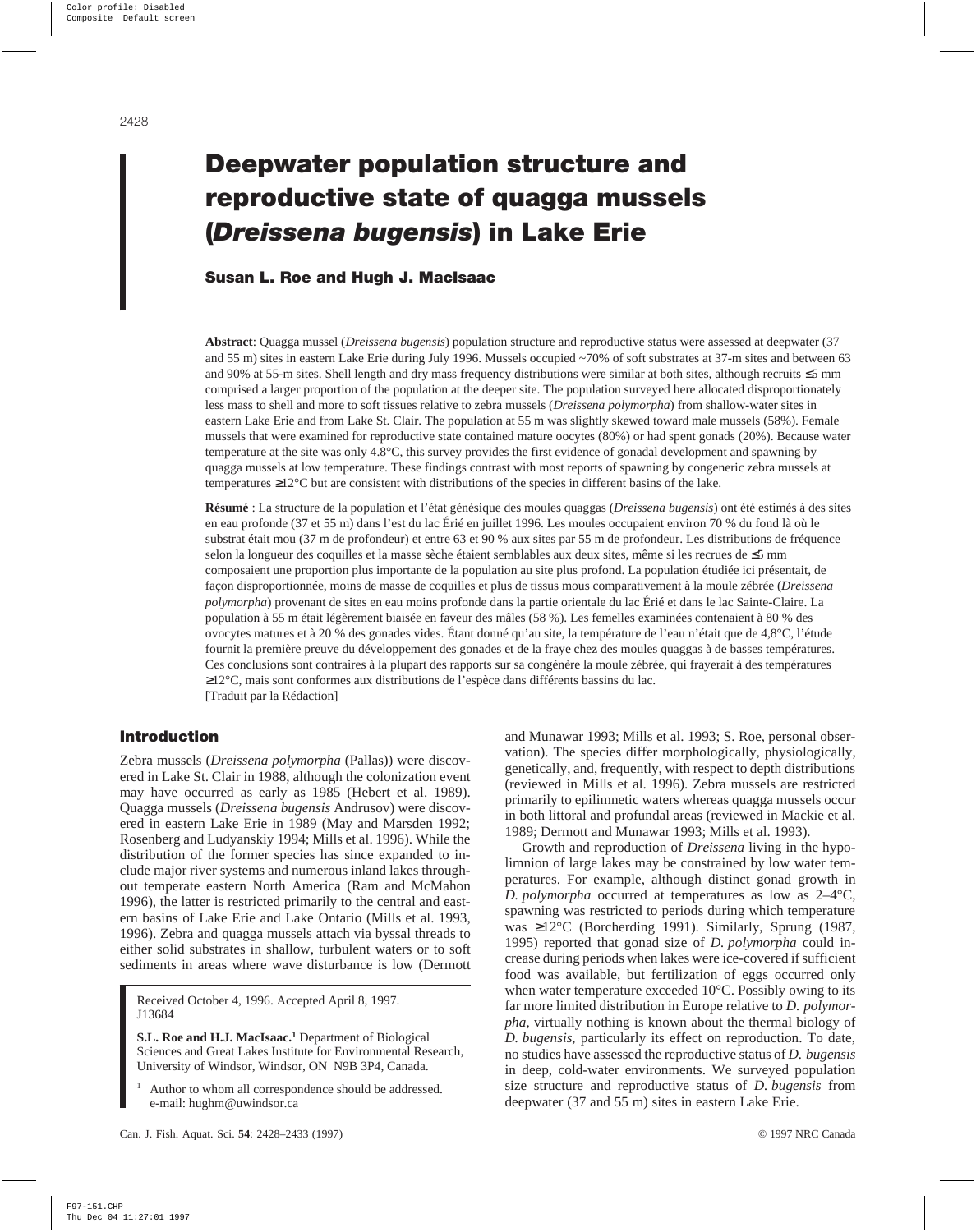#### **Materials and methods**

*Dreissena bugensis* was collected on 15 July 1996 in eastern Lake Erie at sites on the north  $(42^{\circ}37.378'N, 80^{\circ}00.56'W)$  and south (42°27.13′N, 80°07.37′W) sides of Long Point, Ontario. Depths at the sites were 37 and 55 m, respectively. Mussels and sediment cores were collected from three adjacent locations (<200 m apart) at each depth using a shovel and corer, respectively, attached to an articulated arm of an SDL-1 submersible (Canadian Forces). Samples were stored separately in external compartments on the submarine. Water temperature was recorded with a Hobo temperature logger fastened to the exterior of the submarine.

Upon return to the surface, mussel samples were wrapped in aluminum foil and frozen at –20°C. Half of one sample from a 55-m site was frozen, while the other half was stored live wrapped in wet paper towels for later assessment of the reproductive state of the population (Nichols 1993). Live animals were placed on ice during transport to the laboratory and transferred to an aquarium containing dechlorinated (ROpure) filtered tap water (Sybron/Barnstead, Dubuque, Iowa) at 5°C. The following morning, live mussels were measured  $(\pm 0.1 \text{ mm})$  using Manostat vernier calipers and weighed  $(\pm 1 \text{ mg})$  using an A/D model FX-200 electronic balance. The reproductive–digestive tract was removed from 70 individuals with ≥15 mm shell length and examined at  $100\times$  magnification with a compound microscope using a squash mount preparation. Reproductive state of female mussels was categorized according to the developmental stage of oocytes: <50% of eggs with visible germinal vesicle, >50% of eggs with visible germinal vesicle, and spent (spawned) reproductive tissues (Nichols 1993). Presence of a visible germinal vesicle is characteristic of mature eggs (Nichols 1993). Diameter of 10 eggs from each of 10 randomly selected females (≥15 mm) was measured with an ocular micrometer  $(\pm 10 \mu m)$ . Reproductive state of male mussels was not categorized.

Frozen mussels were thawed, blotted dry with a paper towel, shell length measured, and eviscerated. Samples from the 37- and 55-m sites contained ( $\pm$ SE) 109  $\pm$  11 and 162  $\pm$  12 individuals, respectively. Soft tissues and shells were weighed separately. Soft tissues of all mussels from two randomly selected samples (one from each depth) were individually placed on preweighed aluminum weigh boats, dried for 24 h at 60°C, and reweighed. To test for constancy of dry mass, the dried sample from 55 m was reassessed following 48 h of exposure at  $60^{\circ}$ C; mass of all individuals remained constant ( $\pm 1$  mg). The relationship between dry soft mass and shell length was fitted separately for each dried sample using nonlinear regression analysis (Systat Inc. 1992) and subsequently used to estimate dry soft mass of mussels in the other two samples from the same depth. Differences in shell length and dry soft mass distributions of mussels collected at each of the depths were assessed using Kolmogorov–Smirnov twosample tests.

Bottom coverage by *D. bugensis* was monitored at four positions at the 55-m site using a Sony 537A Beta Cam SP equipped with a Figinon lens. Video images were downloaded to a personal computer using a Targa+ frame grabber. Percent bottom coverage was determined digitally by comparing relative area of mussel coverage to area of exposed substrate (Mocha 1.2 software, Jandel Scientific).

#### **Results**

Water temperature was 6 and 4.8°C for the 37- and 55-m sites, respectively. Both sites had relatively flat topography devoid of hard substrates. Benthic substrates at both sites were composed of silt and clay (J.J.H. Ciborowski, Biology Department, University of Windsor, Windsor, Ont, personal communication).

*Dreissena bugensis* was widely distributed at each location at the 37-m depth. Because of colony patchiness, bottom coverage averaged ~70% at the three locations. Dense colonies

were observed in some sediment troughs but not on crests. The distribution at 55 m was similar to that at 37-m depths. Image analysis of four image frames revealed mean coverage of 76.4% (range 63–90%). As at the 37-m sites, dense colonies were also observed in sediment troughs (100% coverage).

Shell length of *D. bugensis* ranged from 3.8 to 25.3 mm  $(\bar{x} = 13.6 \text{ mm})$  at 37 m depth and from 2.0 to 25.7 mm  $(\bar{x} = 11.8 \text{ mm})$  at 55 m depth (Figs. 1 and 2). Mussel allometry was very similar at both depths (Table 1). For example, neither shell length nor dry soft mass distributions differed between sites ( $P > 0.05$ ; Kolmogorov–Smirnov tests), although large  $(>=22$  mm) mussels from the deeper site had substantially higher mass than those from 37 m (Figs. 1 and 2). Relationships between dry soft mass and shell length were also very similar at both depths (Fig. 3).

Female mussels comprised 42% of the population surveyed at the 55-m depth. All female mussels ≥15 mm that were censused were sexually mature. Of these individuals, 56% had eggs of which >50% contained a visible germinal vesicle, and 24% had eggs of which <50% contained a visible germinal vesicle. Oocyte diameter averaged  $78 \pm 3$  µm in these females. The remaining 20% of females had already spawned.

## **Discussion**

Most surveys of *Dreissena* distribution have examined populations inhabiting solid substrates (e.g., Stanczykowska 1977; Lewandowski and Stan´czykowska 1986; Wisniewski 1990; Mellina and Rasmussen 1994; Martel 1995; Nalepa et al. 1995; MacIsaac 1996*a*; Mitchell et al. 1996). Despite this pattern, both *D. polymorpha* and *D. bugensis* have been reported as resident on soft substrates including sand, silt, and mud (Hunter and Bailey 1992; Dermott and Munawar 1993; Mills et al. 1993). *Dreissena* may be precluded from soft-bottom substrates in shallow water owing to wave-associated disturbance (Lewandowski and Stańczykowska 1986; Nalepa et al. 1995; MacIsaac 1996*a*; Mills et al. 1996). In this study, we observed quagga mussels that formed extensive, nearly continuous colonies on soft substrates at 37- and 55-m depths in eastern Lake Erie. Colonies at these depths are unlikely to be affected by factors such as waves, ice scour, and waterfowl predation that may influence population distribution, size structure, and density in shallow-water habitats (see MacIsaac 1996*b*). The presence of mussels in troughs but not on crests of sediment undulations suggests that near-bottom currents (~2 cm⋅s–1; H. MacIsaac, personal observation) may influence the delivery of larval settlers.

*Dreissena bugensis* of all sizes collected at both depths were very fragile, with thin and brittle shells. Some individuals were accidentally crushed during shell length measurements, a problem never encountered during manipulation of conspecifics from surface waters near Nanticoke, Ont., or of *D. polymorpha* from western Lake Erie (H. MacIsaac, personal observation). Deepwater *D. bugensis* appear to allocate very little energy to shell formation, possibly reflecting the low degree of turbulence encountered at depth in eastern Lake Erie (Table 1; Fig. 4). For example, relative to *D. polymorpha* from shallow water in eastern Lake Erie, deepwater *D. bugensis* allocate more energy to soft tissues and less to shell; this difference was more pronounced with large than with small mussels (Fig. 4). The strength of mollusc shells has important implications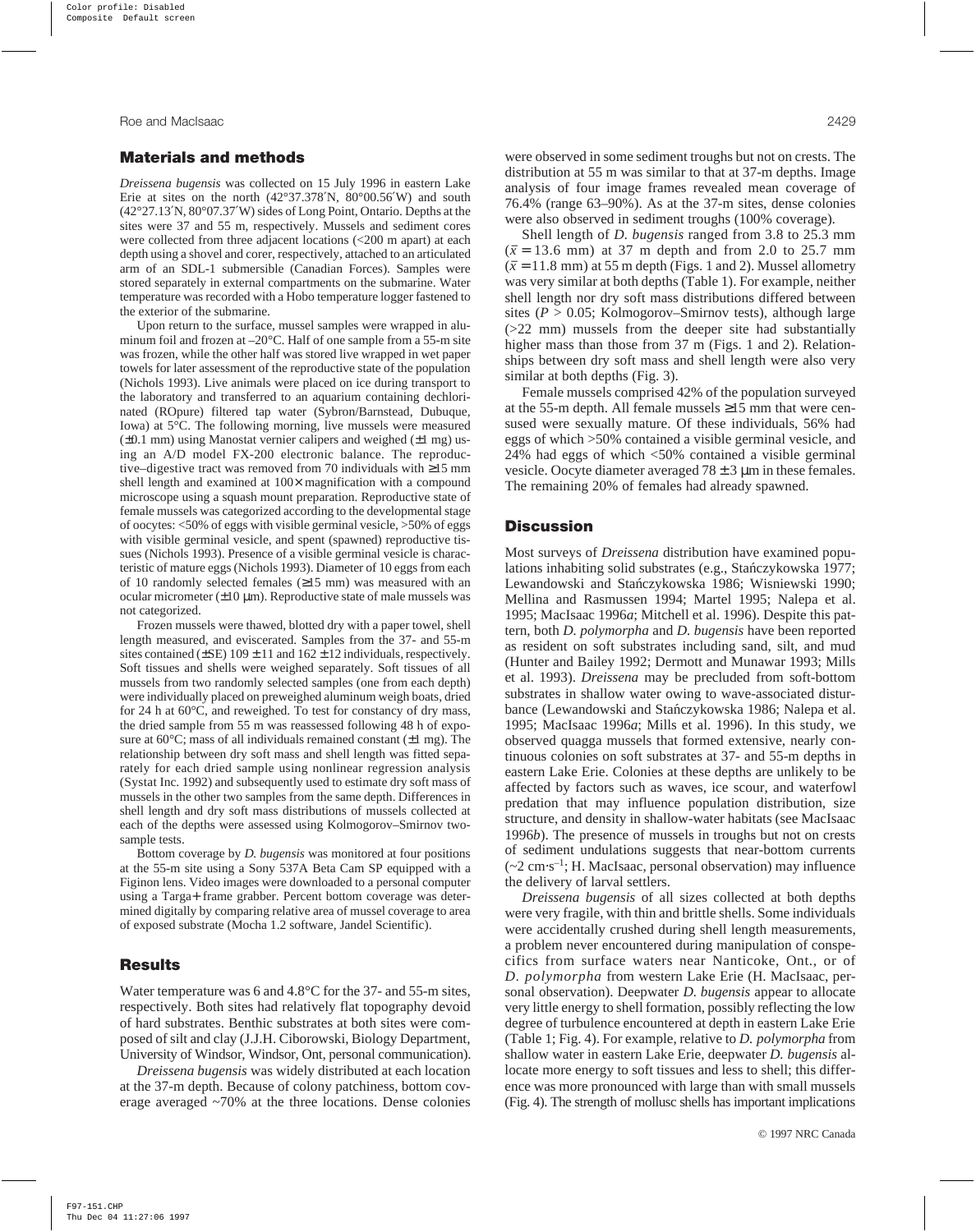

**Fig. 1.** Mean (+SE) length frequency distribution of *D. bugensis* from 37- and 55-m depths in eastern Lake Erie.

**Fig. 2.** Mean (+SE) dry soft mass frequency distribution of *D. bugensis* from 37- and 55-m depths in eastern Lake Erie.

**Table 1.** Allometric relationships between mussel mass (mg) and shell length (mm).

| Species       | Location                 | Depth (m) | Mass type  | $\mathfrak{a}$ | b     | Reference            |
|---------------|--------------------------|-----------|------------|----------------|-------|----------------------|
| D. bugensis   | Lake Erie (east)         | 37        | <b>DSM</b> | 0.005          | 2.725 | This study           |
| D. bugensis   | Lake Erie (east)         | 55        | <b>DSM</b> | 0.004          | 2.964 | This study           |
| D. polymorpha | Lake Erie (east)         | 3         | <b>DSM</b> | 0.040          | 2.198 | Dermott et al. 1993* |
| D. polymorpha | Lake St. Clair           | $\leq$ 2  | <b>DSM</b> | 0.007          | 2.982 | Mackie 1991          |
| D. polymorpha | Slesinskie Lake          | <b>NS</b> | <b>DSM</b> | 0.015          | 2.406 | Stańczykowska 1977   |
| D. polymorpha | Lichenskie Lake          | <b>NS</b> | <b>DSM</b> | 0.012          | 2.576 | Stańczykowska 1977   |
| D. polymorpha | Patnowskie Lake          | <b>NS</b> | <b>DSM</b> | 0.014          | 2.520 | Stańczykowska 1977   |
| D. polymorpha | Neusiedler Lake          | <b>NS</b> | <b>DSM</b> | 0.022          | 2.355 | Stańczykowska 1977   |
| D. polymorpha | Mikolajskic Lake         | <b>NS</b> | <b>DSM</b> | 0.005          | 2.931 | Stańczykowska 1977   |
| D. polymorpha | Taltowisko Lake          | <b>NS</b> | <b>DSM</b> | 0.061          | 1.937 | Stańczykowska 1977   |
| D. bugensis   | Lake Erie (east)         | 37        | <b>WSM</b> | 0.044          | 2.831 | This study           |
| D. bugensis   | Lake Erie (east)         | 55        | <b>WSM</b> | 0.034          | 2.966 | This study           |
| D. polymorpha | Lake Erie (east)         | 3         | <b>WSM</b> | 0.135          | 2.695 | Dermott et al. 1993* |
| D. bugensis   | Lake Erie (east)         | 37        | <b>TWM</b> | 0.064          | 2.911 | This study           |
| D. bugensis   | Lake Erie (east)         | 55        | <b>TWM</b> | 0.054          | 3.002 | This study           |
| D. bugensis   | Zaporozh' ye Reservoir   | <b>NS</b> | <b>TWM</b> | 0.064          | 3.32  | Zolotareva 1976      |
| D. polymorpha | Lake Erie (east)         | 3         | <b>TWM</b> | 0.244          | 2.663 | Dermott et al. 1993* |
| D. bugensis   | Dneiper-Krivoy Rog Canal | <b>NS</b> | TM         | 0.244          | 2.687 | Shevstova 1971       |
| D. polymorpha | Dneiper-Krivoy Rog Canal | <b>NS</b> | TM         | 0.278          | 2.701 | Shevstova 1971       |
| D. bugensis   | Lake Erie (east)         | 55        | <b>SM</b>  | 0.035          | 2.877 | This study           |
| D. bugensis   | Lake Erie (east)         | 55        | SM:DSM     | 1.604          | 0.603 | This study           |

Note: Regressions were of the form mass = *a*(shell length)<sup>*b*</sup>. Key: NS, not specified; DSM, dry soft mass; WSM, wet soft mass; TWM, total wet mass (shells plus viscera); SM, dry shell mass; TM, total mass.

\*Equation format modified from original form.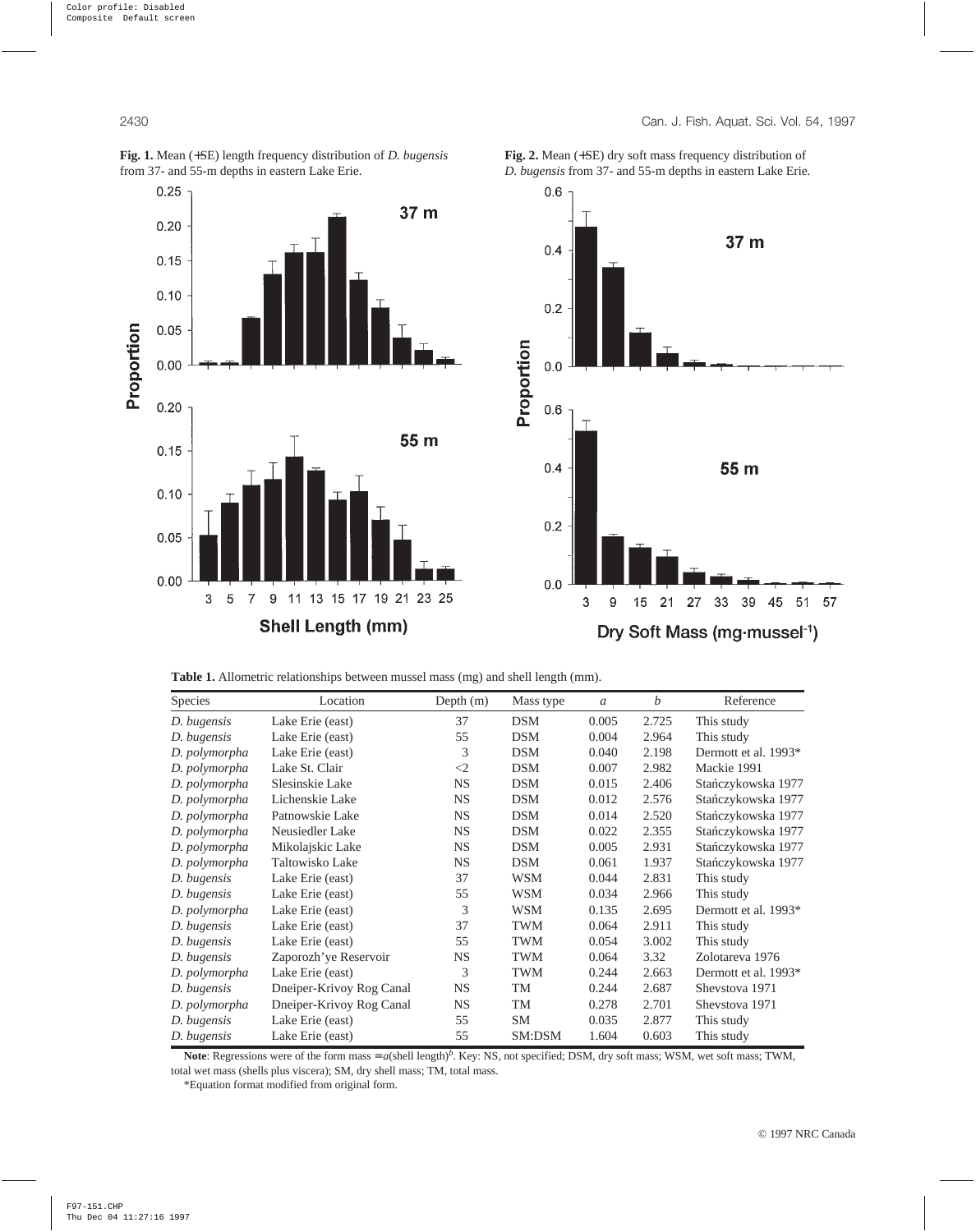

regarding the types and sizes of predators capable of preying on the mussel (Appleton and Palmer 1988; MacIsaac 1994). *Dreissena polymorpha* has weaker shells than other bivalves (Miller et al. 1994). Thus, deepwater *D. bugensis* may be more vulnerable to predators than other *Dreissena* populations. Alternatively, thinner shells of deepwater *Dreissena* may be a result of lower predation pressure (Appleton and Palmer 1988) or may reflect reduced calcium carbonate availability in deepwater environments.

Deepwater *D. bugensis* has lower total wet mass than other *Dreissena* populations from other locations. For example, total wet mass (shell plus viscera) of individuals from 37- and 57-m depths was much less than total wet mass of similar sized *D. polymorpha* from shallow water in eastern Lake Erie (Table 1; Dermott et al. 1993). Moreover, total wet mass increased at a lower rate with increasing shell length for *D. bugensis* from eastern Lake Erie relative to conspecifics from the Zaporozh'ye Reservoir, Ukraine (Table 1; Zolotareva 1976).

Thermal effects on reproductive development of *D. bugensis* are unknown. Gonad growth and development of *D. polymorpha* is cued by changes in temperature (Stanczykowska 1977; Walz 1978; Borcherding 1991). Consistent low temperatures may delay or prevent the onset of sexual maturity in *D. polymorpha*. For example, oocyte growth rate of zebra mussels from

**Fig. 4.** Allocation to soft tissues, as a percentage of total dry mass, of *D. polymorpha* (solid line) and *D. bugensis* (broken line) in eastern Lake Erie. *Dreissena polymorpha* was surveyed at a shallow (3 m) site near the north shore of the lake (Dermott et al. 1993), while *D. bugensis* was collected at 55 m.



Lake Constance maintained in water from 60 m depth was less than half that of oocytes from mussels maintained in surface water, even though maximum diameter of oocytes did not differ between the two groups (Walz 1978). Mean oocyte diameter for *D. bugensis* reported in this study is well within the published range for mature oocytes of *D. polymorpha* (40–85 µm; Nichols 1993), although temporal sampling is necessary to determine rate of growth. Borcherding (1995) found that oocytes did not mature in *D. polymorpha* from the Fühlinger See maintained at 5°C whereas they did mature in 36 and 100% of females maintained at 12 and 19°C, respectively. The presence of mature oocytes in *D. bugensis* from cold, deep waters clearly demonstrates a lower thermal limit for gonadal growth and development than has been reported for *D. polymorpha*.

Synchronization of gamete release to thermal cues has been suggested for *D. polymorpha* and the blue mussel (*Mytilus edulis*) (Sprung 1983). In a review of 18 European and North American studies of *D. polymorpha* populations, Nichols (1996) reported a 10°C minimum threshold for the appearance of larvae, although temperatures commonly ranged between 12 and 15°C or higher. If thermal cues of this scale are important to spawning initiation in *D. bugensis*, individuals inhabiting deepwater sites in eastern Lake Erie possibly would never be exposed to appropriate cues; near-bottom temperatures rarely exceed 7–8°C during summer months and only approach 10–11°C during fall turnover (Schertzer et al. 1987). Mills et al. (1993) questioned whether temperature had any effect on the reproductive success of *Dreissena* in Lake Ontario given that hypolimnetic temperature rarely exceeds 5°C. Walz (1978) also dismissed a direct role of temperature in reproduction after observing *D. polymorpha* spawn at low temperature in Lake Constance (4.5–5.5°C) and Grosse Plöner See (2.6°C), Germany (N. Walz, Department of Lowland Rivers and Shallow Lakes, Berlin, Germany, personal communication). These studies, and the presence of spawned and gravid females in eastern Lake Erie observed in this study, suggest that factors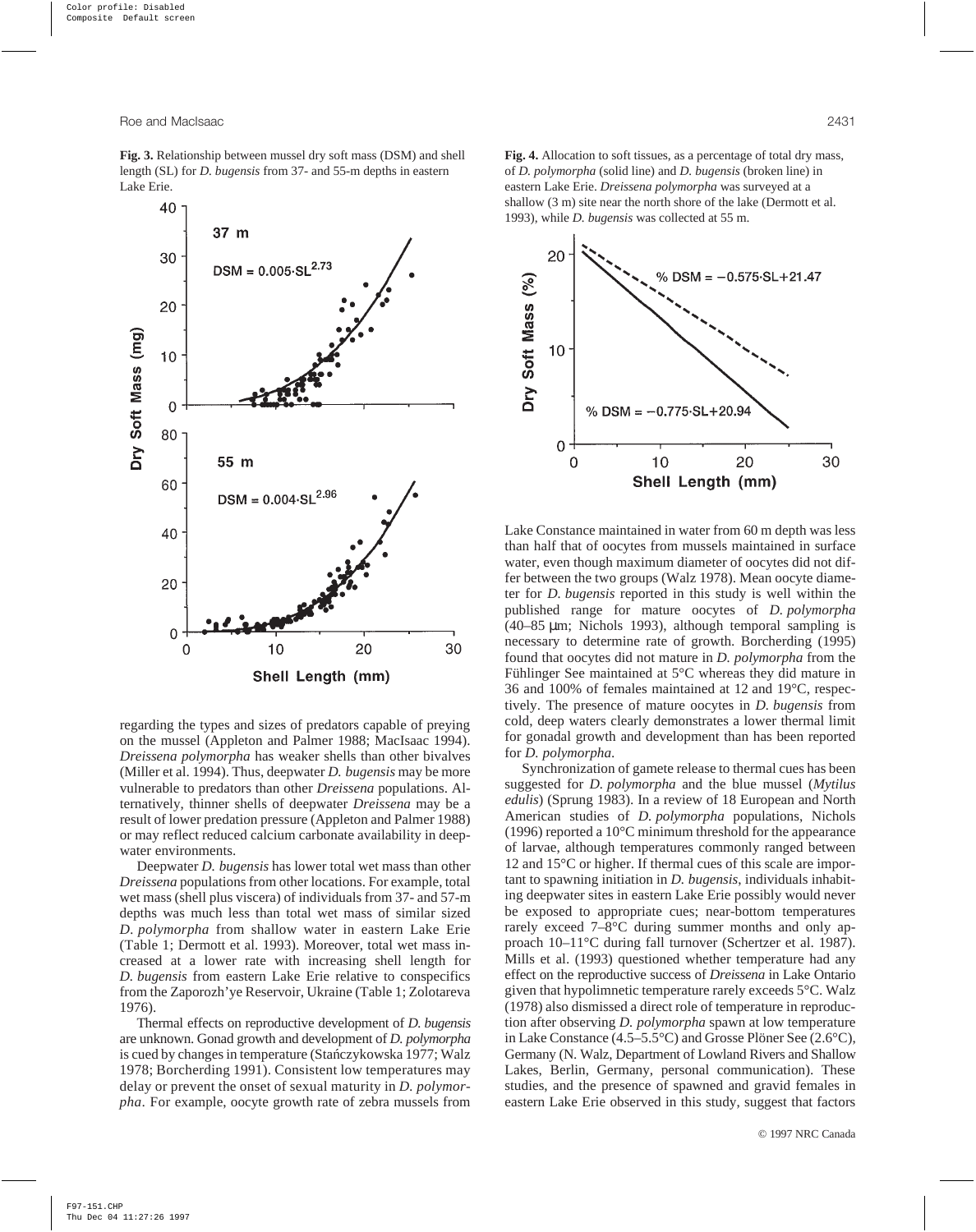other than temperature may influence spawning. Ram and Nichols (1993) proposed a model in which spawning is triggered initially by chemicals associated with phytoplankton, followed by further stimulus by chemicals associated with gametes. A heat-stable metabolite released by phytoplankton has been demonstrated to trigger spawning in *M. edulis* (Starr et al. 1990).

The presence of gravid and spent female *D. bugensis* near the deepest section of Lake Erie suggests that local recruitment may not depend on advective transport of larvae from adjacent littoral areas. However, further work is required before it can be concluded that the gravid and spent female mussels observed in this survey reproduce successfully or contribute to local recruitment of mussel populations in deep water in eastern Lake Erie.

#### **Acknowledgements**

We are grateful to Lt.-Commander Gary Reddy and crew of the HMCS *Cormorant* for providing logistic support for the Lake Erie dive. R. Dreimanis, C. Hulsizer, P. Frazier, and C. Naefken, pilots of the submersible SDL-1, provided skilled subsurface technical assistance. D. Graham and J. Grychowski arranged our visit on Lake Erie. We thank B. Guertin and J. Davis of Eco-Nova Multimedia Productions Limited (Halifax, N.S.) for videotape of mussel colonies, Dr. L. Corkum for assistance with image analysis, and Dr. J.J.H. Ciborowski for use of temperature probes. Drs. G. Mackie and N. Walz provided insightful comments regarding reproduction and ecology of deepwater *Dreissena* populations. Financial support for this study was furnished by a research grant from the Natural Sciences and Engineering Research Council of Canada to H.J.M.

## **References**

- Appleton, R.D., and Palmer, A.R. 1988. Water-borne stimuli released by predatory crabs and damaged prey induce more predator-resistant shellsin amarinegastropod.Proc.Natl.Acad.Sci.U.S.A.**85**: 4387–4391.
- Borcherding, J. 1991. The annual reproductive cycle of the freshwater mussel *Dreissena polymorpha* Pallas in lakes. Oecologia, **87**: 208–218.
- Borcherding, J. 1995. Laboratory experiments on the influence of food availability, temperature and photoperiod on gonad development in the freshwater mussel *Dreissena polymorpha*. Malacologia, **36**: 15–27.
- Dermott, R., and Munawar, M. 1993. Invasion of Lake Erie offshore sediments by *Dreissena*, and its ecological implications. Can. J. Fish. Aquat. Sci. **50**: 2298–2304.
- Dermott, R., Mitchell, J., Murray, I., and Fear, E. 1993. Biomass and production of zebra mussels (*Dreissena polymorpha*) in shallow waters of northeastern Lake Erie. *In* Zebra mussels: biology, impacts, and control. *Edited by* T.F. Nalepa and D.W. Schloesser. CRC Press, Boca Raton, Fla. pp. 399–413.
- Hebert, P.D.N., Muncaster, B.W., and Mackie, G.L. 1989. Ecological and genetic studies on *Dreissena polymorpha* (Pallas): a new mollusc in the Great Lakes. Can. J. Fish. Aquat. Sci. **46**: 1587–1591.
- Hunter, R.D., and Bailey, J.F. 1992. *Dreissena polymorpha* (zebra mussel): colonization of soft substrata and some effects on unionid bivalves. Nautilus, **106**: 60–67.
- Lewandowski, K., and Stańczykowska, A. 1986. VI. Molluscs in Lake Zarnowieckie. Pol. Ecol. Stud. **12**: 315–330.
- MacIsaac, H.J. 1994. Size-selective predation on zebra mussels (*Dreissena polymorpha*) by crayfish (*Orconectes propinquus*). J. North Am. Benthol. Soc. **13**: 206–216.
- MacIsaac, H.J. 1996*a*. Population structure of an introduced species (*Dreissena polymorpha*) along a wave-swept disturbance gradient. Oecologia, **105**: 484–492.
- MacIsaac, H.J. 1996*b*. Potential abiotic and biotic impacts of zebra mussels on the inland waters of North America. Am. Zool. **36**: 287–299.
- Mackie, G.L. 1991. Biology of the exotic zebra mussel, *Dreissena polymorpha*, in relation to native bivalves and its potential impact in Lake St. Clair. Hydrobiologia, **219**: 251–268.
- Mackie, G.L., Gibbons, W.N., Muncaster, B.W., and Gray, I.M. 1989. The zebra mussel *Dreissena polymorpha*: a synthesis of European experiences and a preview for North America. Water Resources Branch, Great Lakes Section, Ontario Ministry of the Environment, Toronto, Ont.
- Martel, A. 1995. Demography and growth of the exotic zebra mussel (*Dreissena polymorpha*) in the Rideau River (Ontario). Can. J. Zool. **73**: 2244–2250.
- May, B., and Marsden, J.E. 1992. Genetic identification and implications of another invasive species of dreissenid mussel in the Great Lakes. Can. J. Fish. Aquat. Sci. **49**: 1501–1506.
- Mellina, E., and Rasmussen, J.B. 1994. Patterns in the distribution and abundance of zebra mussel (*Dreissena polymorpha*) in rivers and lakes in relation to substrate and other physicochemical factors. Can. J. Fish. Aquat. Sci. **51**: 1024–1036.
- Miller, A.C., Lei, J., and Tom, J. 1994. Shell strength of the nonindigenous zebra mussel *Dreissena polymorpha* (Pallas) in comparison to two other freshwater bivalve species. Veliger, **37**: 319–321.
- Mills, E.L., Dermott, R.M., Roseman, E.F., Dustin, D., Mellina, E., Conn, D.B., and Spidle, A.P. 1993. Colonization, ecology and population structure of the "quagga" mussel (Bivalvia: Dreissenidae) in the lower Great Lakes. Can. J. Fish. Aquat. Sci. **50**: 2305–2314.
- Mills, E.L., Rosenberg, G., Spidle, A.P., Ludyanskiy, M., and Pligin, Y. 1996. A review of the biology and ecology of the quagga mussel (*Dreissena bugensis*), a second species of freshwater Dreissenid introduced to North America. Am. Zool. **36**: 271–286.
- Mitchell, J.S., Bailey, R.C., and Knapton, R.W. 1996. Abundance of *Dreissena polymorpha* and *Dreissena bugensis* in a warmwater plume: effects of depth and temperature. Can. J. Fish. Aquat. Sci. **53**: 1705–1712.
- Nalepa, T.F., Wojcik, J.A., Fanslow, D.L., and Lang, G.A. 1995. Initial colonization of the zebra mussel (*Dreissena polymorpha*) in Saginaw Bay, Lake Huron: population recruitment, density, and size structure. J. Great Lakes Res. **21**: 417–434.
- Nichols, S.J. 1993. Spawning of zebra mussels (*Dreissena polymorpha*) and rearing of the veligers under laboratory conditions. *In* Zebra mussels: biology, impacts, and control. *Edited by* T.F. Nalepa and D.W. Schloesser. CRC Press, Boca Raton, Fla. pp. 315–329.
- Nichols, S.J. 1996. Variations in the reproductive cycle of *Dreissena polymorpha* in Europe, Russia, and North America. Am. Zool. **36**: 311–325.
- Ram, J.L., and McMahon, R.L. 1996. Introduction: the biology, ecology, and physiology of zebra mussels. Am. Zool. **36**: 239–243.
- Ram, J.L., and Nichols, S.J. 1993. Chemical regulation of spawning in the zebra mussel (*Dreissena polymorpha*). *In* Zebra mussels: biology, impacts, and control. *Edited by* T.F. Nalepa and D.W. Schloesser. CRC Press, Boca Raton, Fla. pp. 307–314.
- Rosenberg, G., and Ludyanskiy, M.L. 1994. A nomenclatural review of *Dreissena* (Bivalvia: Dreissenidae), with identification of the quagga mussel as *Dreissena bugensis*. Can. J. Fish. Aquat. Sci. **51**: 1474–1484.
- Schertzer, W.M., Saylor, J.H., Boyce, F.M., Robertson, D.G., and Rosa, F. 1987. Seasonal thermal cycle of Lake Erie. J. Great Lakes Res. **13**: 468–486.
- Sprung, M. 1983. Reproduction and fecundity of the mussel *Mytilus edulis* at Helgoland (North Sea). Helgol. Meeresunters. **36**: 243–255.
- Sprung, M. 1987. Ecological requirements of developing *Dreissena polymorpha* eggs. Arch. Hydrobiol. Suppl. **79**: 69–86.